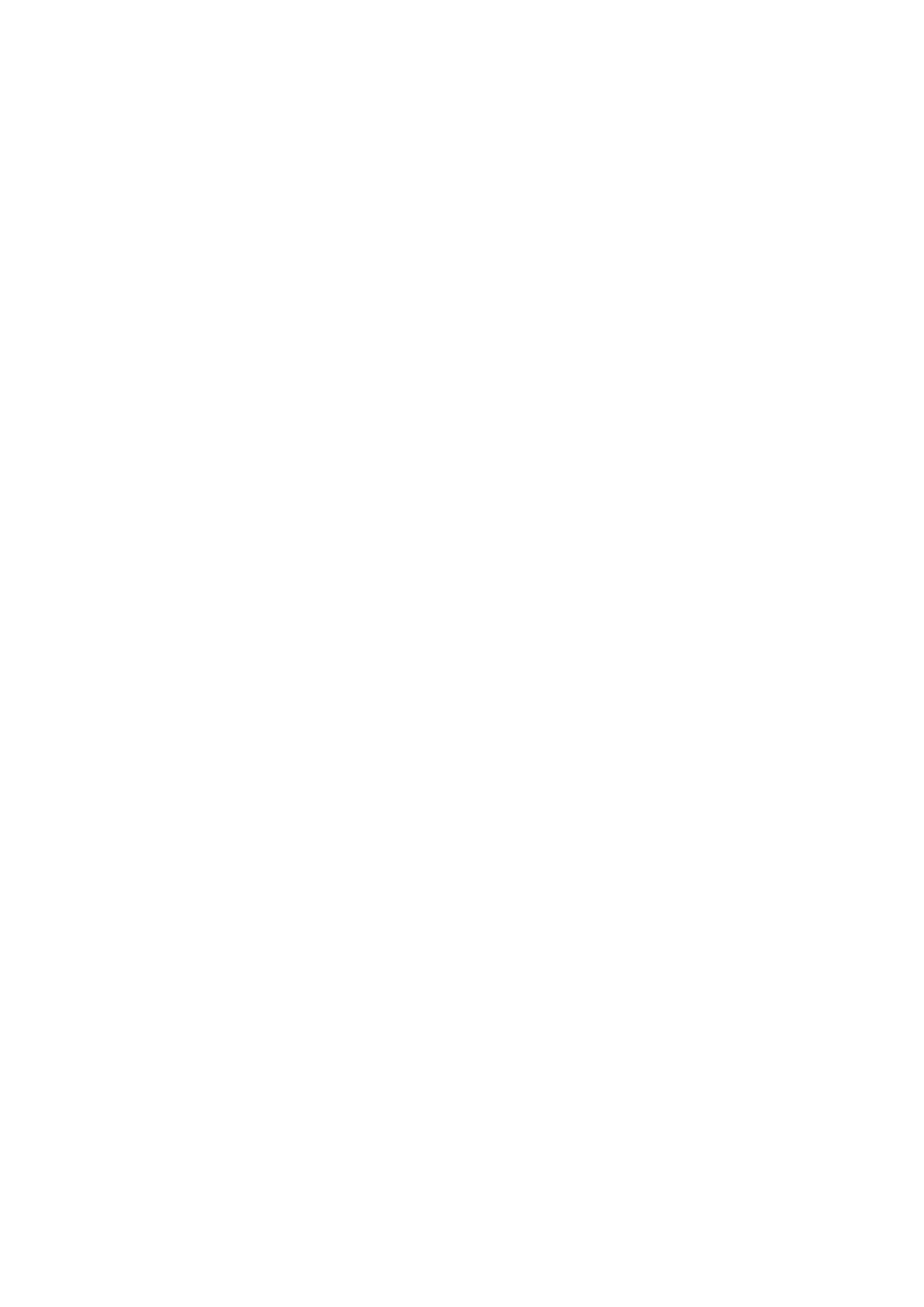# 1 **INTRODUCTION**

*Cover:*  © Paola Viesi Folhas de inhaMe, Mozambico

© Photos Archivio Slow Food: pages 5, 20 Marco Del Comune & Oliver Migliore: page 4 Paola Viesi: pages 17, 19, 20

*All figures correct as of September 5, 2017*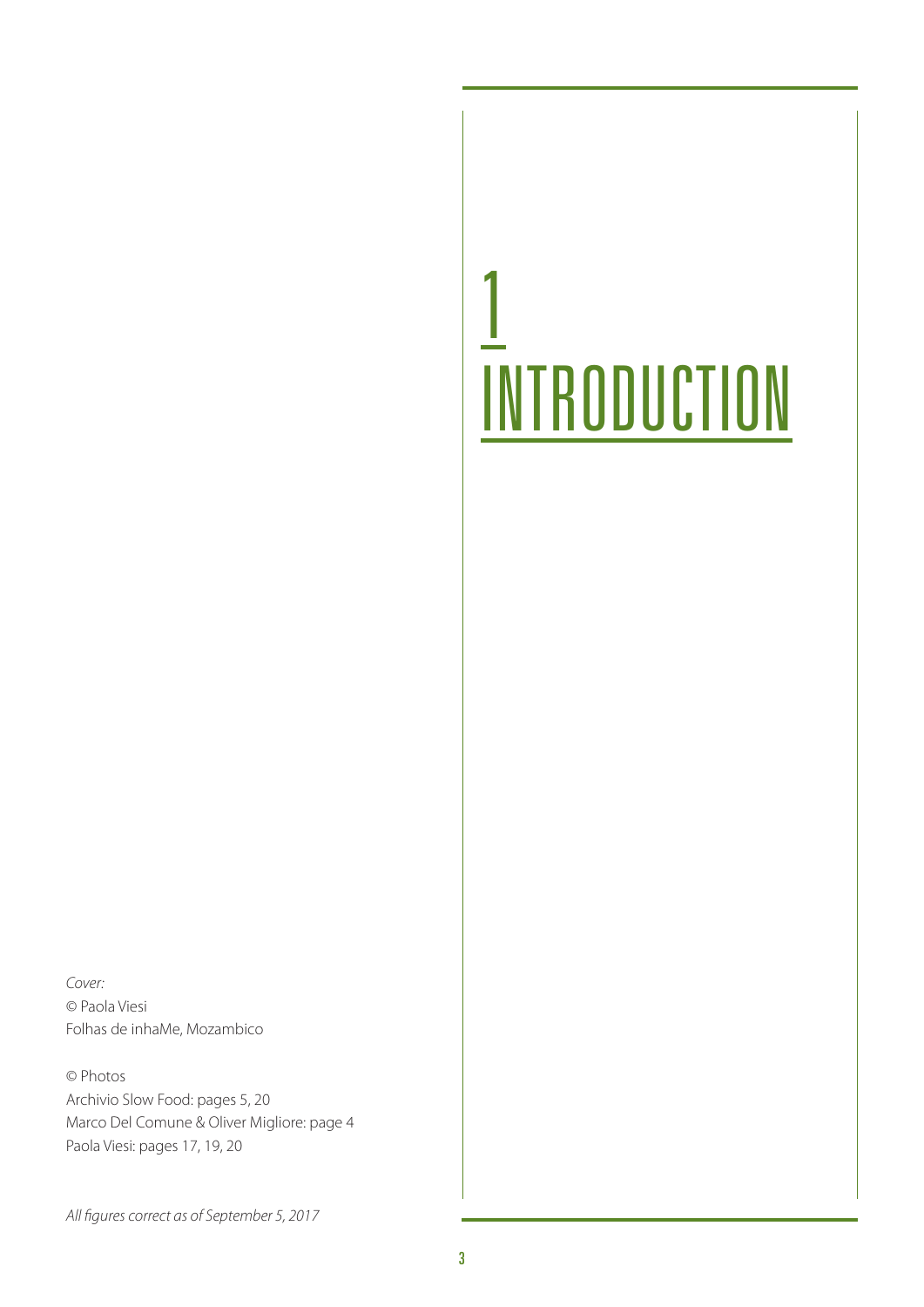## THE SLOW FOOD AFRICA NETWORK AND ITS DEVELOPMENT OVER TIME



Before the first edition of Terra Madre in Turin in 2004, creating an effective Slow Food network in Africa was little more than a dream. Thanks to Terra Madre, when delegates from Africa came to meet the rest of the world, this dream has now become reality.

The foundational pillars on which we built our first convivia, food communities and educational projects were shared motivation, hope and the belief that we could rise to the challenge.

The main driver for the expansion of the Slow Food network in Africa has been a commitment to creating school and community food gardens, which have not only served as cultivation spaces but also as meeting points and incubation centers for local food leaders.

We cannot underestimate the vital role played by the University of Gastronomic Sciences, which is constantly shaping young leaders who are working to consolidate and strengthen this network. The facilitation and coordination role played by the Slow Food Foundation for Biodiversity is another central point in the growth and strength of the African Slow Food network.

At present, the Slow Food network is established in 35 African countries, with a total of 295 convivia, 334 food communities, 43 Presidia and 2,834 food gardens, as well as four Earth Markets, in Uganda, Mauritius and Mozambique. In building this network, Slow Food has given the most important gift to the African continent: nurturing the leadership potential of young African people. Through our network, they are working day by day at a grassroots level to construct a robust structure on a firm foundation of ideas, the Slow Food philosophy.

This is just the beginning. There is great potential for further growth in our network through the campaigns and initiatives launched at local levels. Now we must have faith in the capabilities of the local leaders and players and offer our concrete support to African-based initiatives, programs and projects.

East, West, South, North and Central: Africa is now one effectively growing network.

**Edward Mukiibi**  *Slow Food Vice President President of Slow Food Uganda*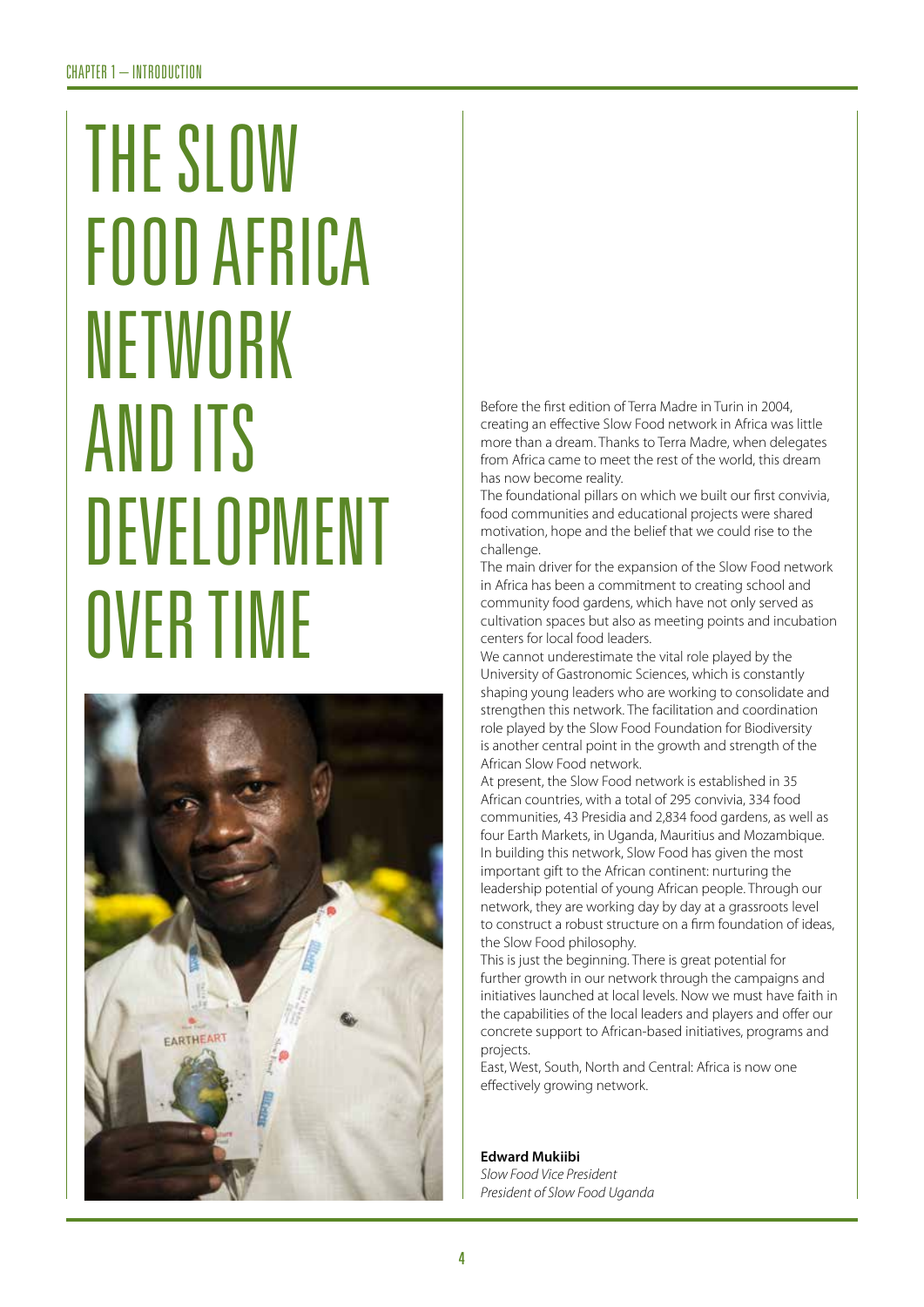# 10,000 **GARDENS** IN AFRICA



In 2011, Slow Food launched the 1,000 Gardens in Africa project. The original objective was to create a thousand good, clean and fair food gardens in schools, villages and urban areas to ensure that communities had access to high-quality, healthy and sustainable food. The project also promotes a positive outlook on food, agriculture and the environment to young people, raising awareness of the threats to their food sovereignty and empowering them to reject the corporate takeover of the African food system. Thanks to the hard work of the network, this objective was achieved in 2013 and was then scaled up with a new target of 10,000 gardens.

The project has played a significant role in strengthening Slow Food in Africa. To date, more than 2,800 gardens have been established in 35 countries, involving more than 50,000 people. New food communities have been formed, food biodiversity is being defended, local products are being catalogued on the Ark of Taste.

The gardens serve as "classrooms without walls" where the principles of sustainable agriculture, traditional crops and food culture are promoted. They also act as centers for the selection, multiplication and sharing of seeds by community members.

Moving forward, the project will play a critical role in mitigating the impacts of climate change through the enhancement of agroecology and the prioritization of resilient crops. Climate change is real, and Africa is particularly vulnerable, as we have a limited capacity to cope with the extreme and unpredictable weather that has become the new norm. This is the most serious threat of all to our future food security, but through the gardens we have the power to resist.

Our sincere gratitude goes to the entire Slow Food family for their hard work, for believing in us and giving us your best. Together we can restore dignity to our small-scale farmers.

#### **John Kariuki Mwangi**

*Vice President of the Slow Food Foundation for Biodiversity Coordinator of Slow Food activities in Kenya*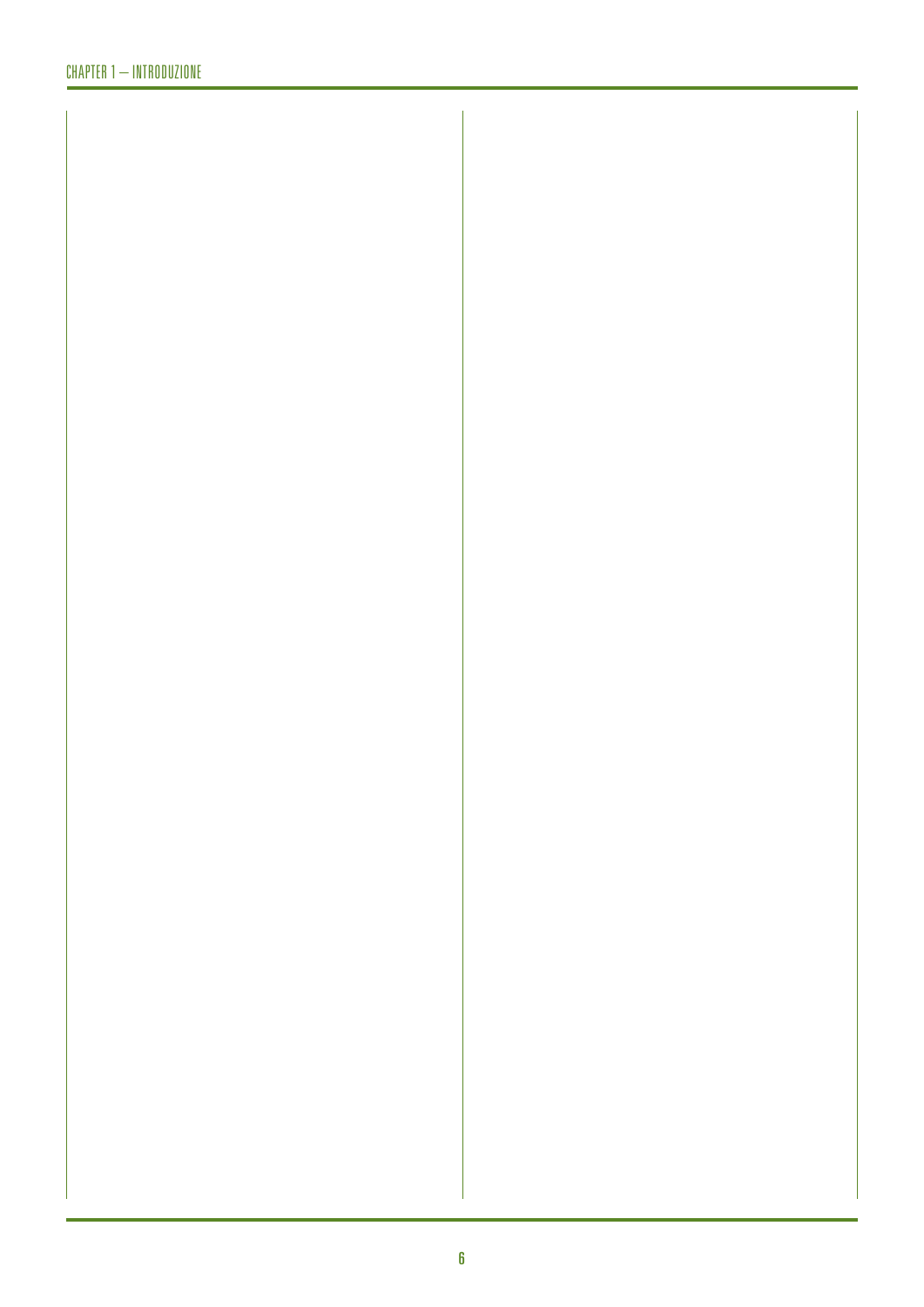## 2 SLOW FOOD IN AFRICA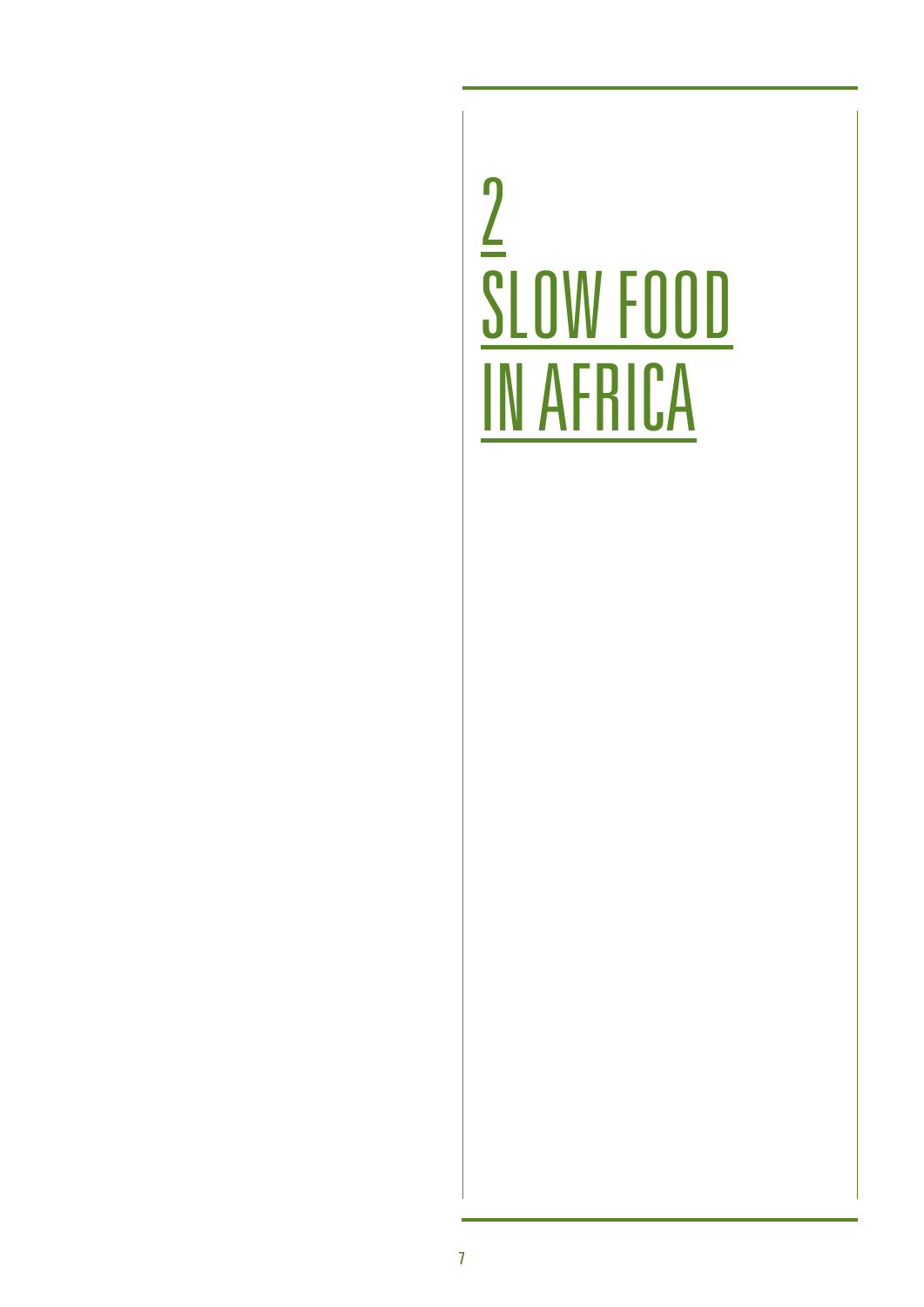## The Slow Food **Network**

### SLOW FOOD IN AFRICA BEFORE TERRA MADRE 2004 AND NOW

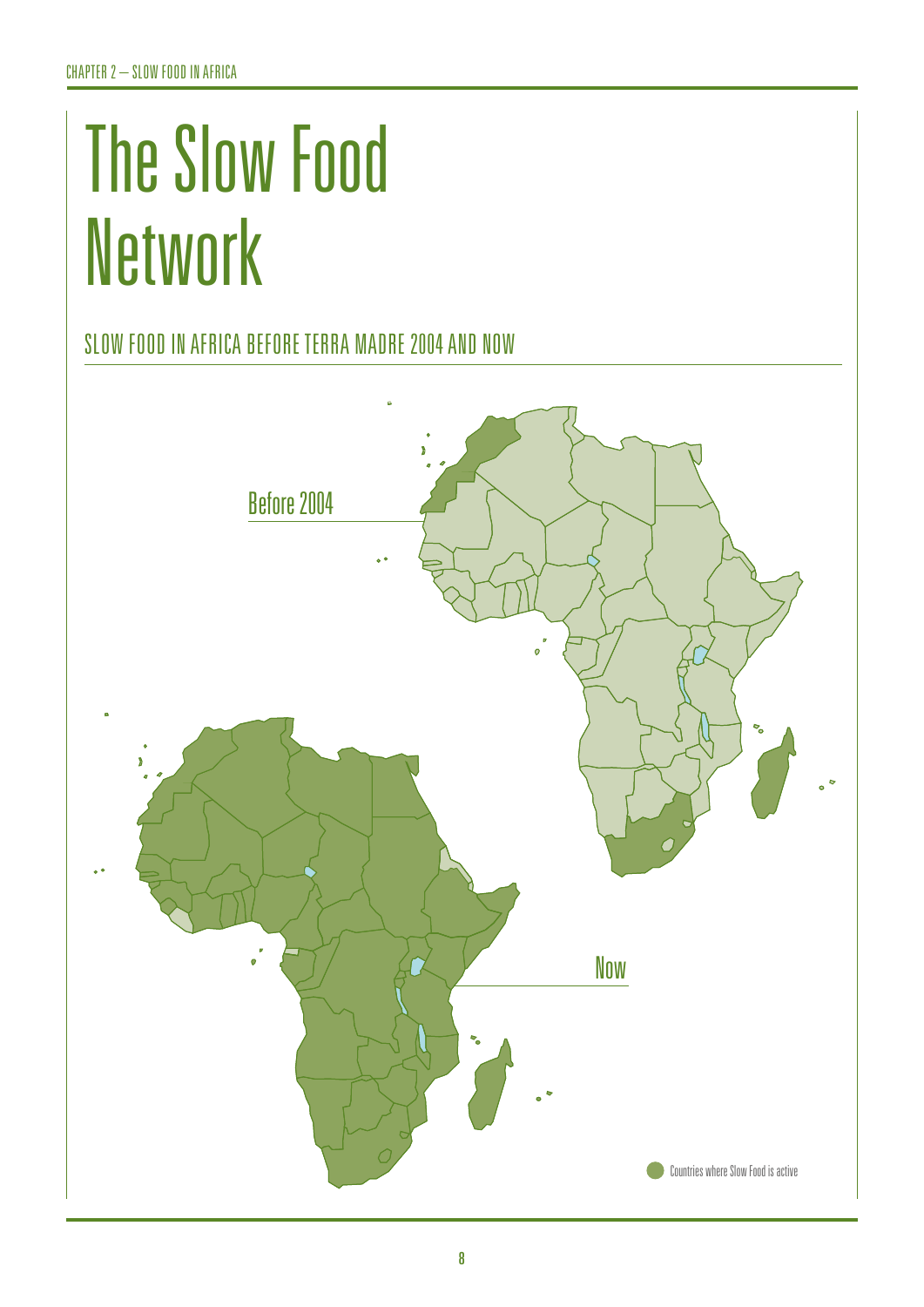### LA RETE DI SLOW FOOD







### NUMBER OF CONVIVIA AND FOOD COMMUNITIES PER COUNTRY

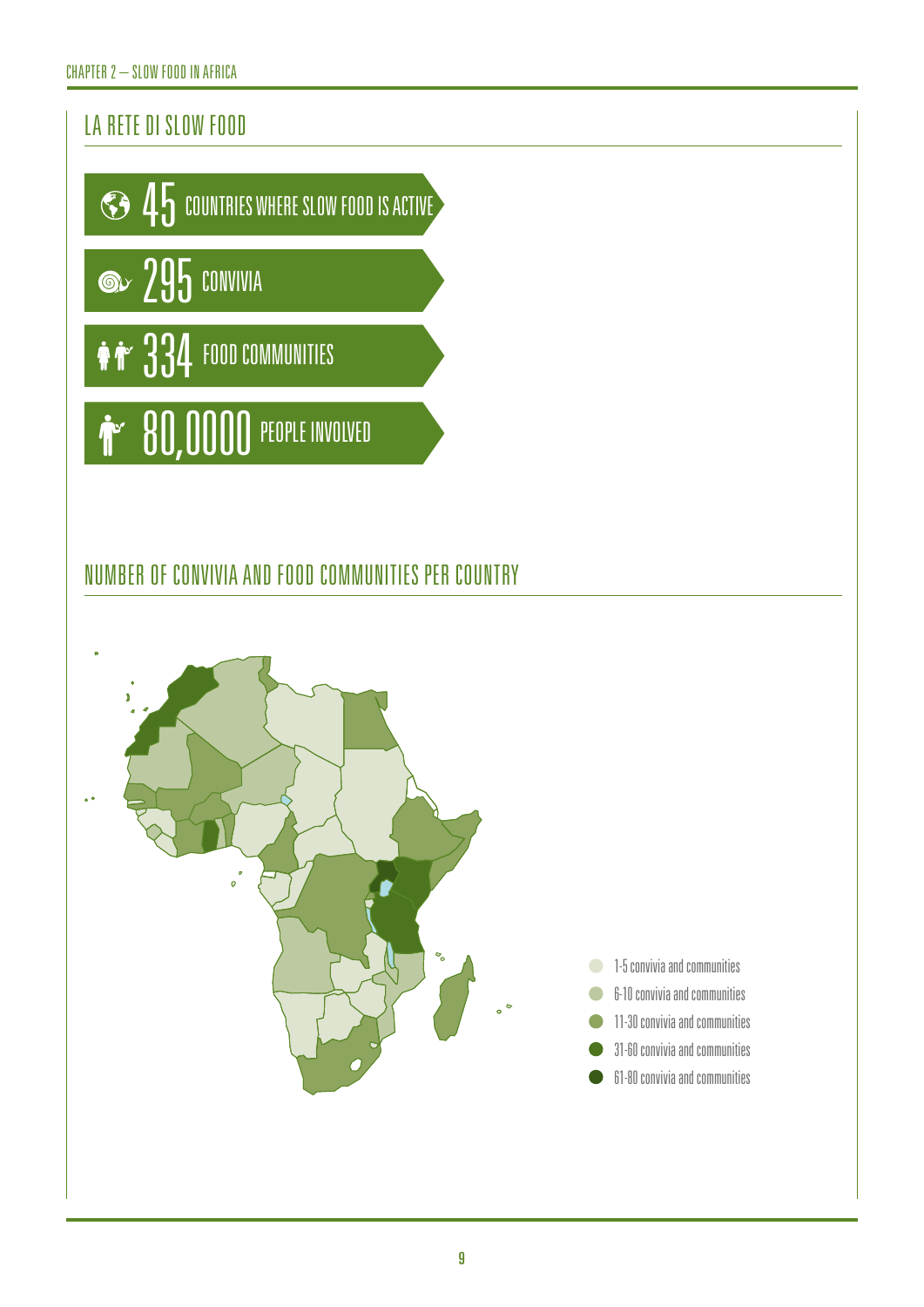# Slow Food **Projects**



### NUMBER OF PROJECTS PER COUNTRY

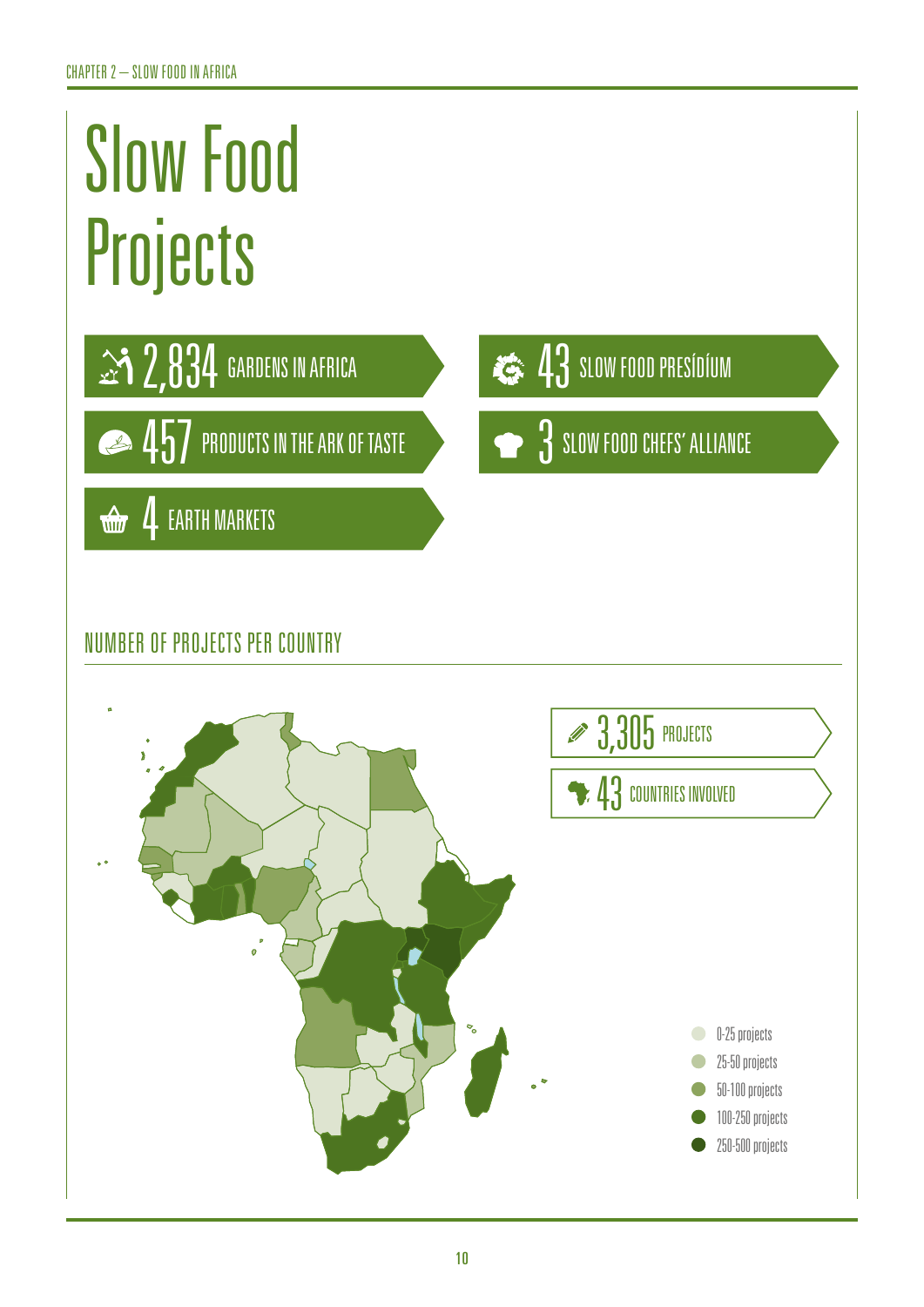### NUMBER OF PROJECTS PER COUNTRY

| <b>COUNTRY</b>         | <b>NUMBER OF</b><br><b>PROJECTS</b> |
|------------------------|-------------------------------------|
| <b>ALGERIA</b>         | 3                                   |
| ANGOLA                 | 57                                  |
| <b>BENIN</b>           | 93                                  |
| <b>BOTSWANA</b>        | 3                                   |
| <b>BURKINA FASO</b>    | 146                                 |
| CAMEROON               | 24                                  |
| CAPE VERDE             | 9                                   |
| <b>CHAD</b>            | 1                                   |
| CONGO-BRAZZAVILLE      | 1                                   |
| CÔTE D'IVOIRE          | 94                                  |
| <b>EGYPT</b>           | 73                                  |
| <b>ETHIOPIA</b>        | 184                                 |
| <b>GABON</b>           | 10                                  |
| <b>GHANA</b>           | 119                                 |
| <b>GUINEA</b>          | 1                                   |
| <b>GUINEA-BISSAU</b>   | 57                                  |
| <b>COMOROS ISLANDS</b> | 3                                   |
| <b>KENYA</b>           | 471                                 |
| <b>LESOTHO</b>         | 7                                   |
| <b>LIBYA</b>           | 6                                   |
| MADAGASCAR             | 118                                 |
| <b>MALAWI</b>          | 101                                 |

| <b>COUNTRY</b>                   | <b>NUMBER OF</b><br><b>PROJECTS</b> |
|----------------------------------|-------------------------------------|
| <b>MALI</b>                      | 28                                  |
| <b>MAROCCO</b>                   | 109                                 |
| <b>MAURITANIA</b>                | 47                                  |
| <b>MAURITIUS</b>                 | 7                                   |
| MOZAMBIQUE                       | 34                                  |
| <b>NAMIBIA</b>                   | 11                                  |
| <b>NIGER</b>                     | 2                                   |
| <b>NIGERIA</b>                   | 96                                  |
| DEMOCRATIC REPUBLIC OF THE CONGO | 129                                 |
| RWANDA                           | 173                                 |
| SÂO TOMÉ AND PRÍNCIPE            | 25                                  |
| <b>SENEGAL</b>                   | 74                                  |
| <b>SIERRA LEONE</b>              | 105                                 |
| SOMALIA                          | 108                                 |
| <b>SOUTH AFRICA</b>              | 198                                 |
| <b>TANZANIA</b>                  | 137                                 |
| <b>TOGO</b>                      | 49                                  |
| <b>TUNISIA</b>                   | 53                                  |
| <b>UGANDA</b>                    | 347                                 |
| ZAMBIA                           | 13                                  |
| <b>ZIMBABWE</b>                  | 15                                  |
| <b>TOTAL</b>                     | 3305                                |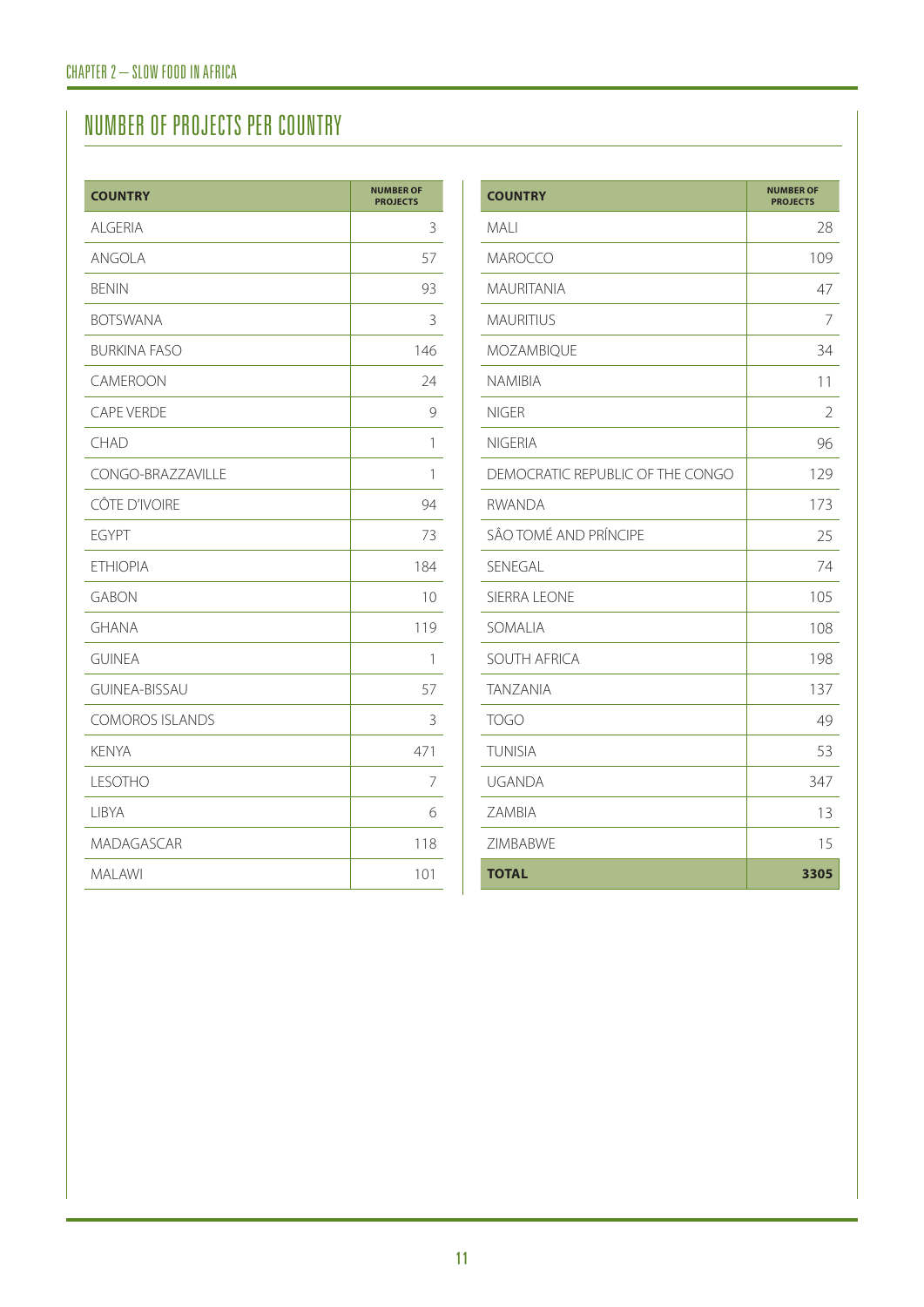#### CHAPTER 2 – SLOW FOOD IN AFRICA

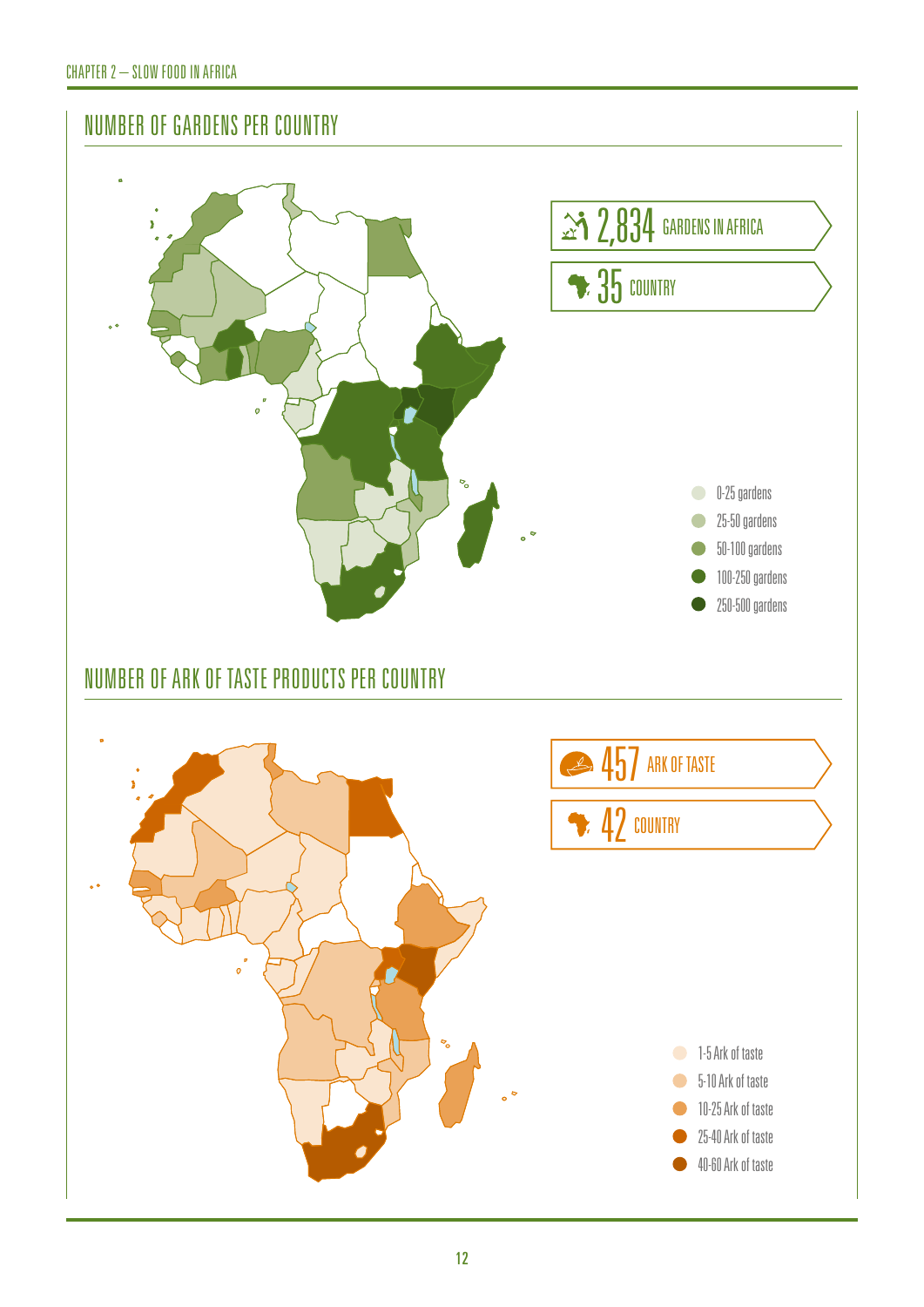### NUMBER OF PRESIDIA, EARTH MARKETS AND CHEFS' ALLIANCES PER COUNTRY

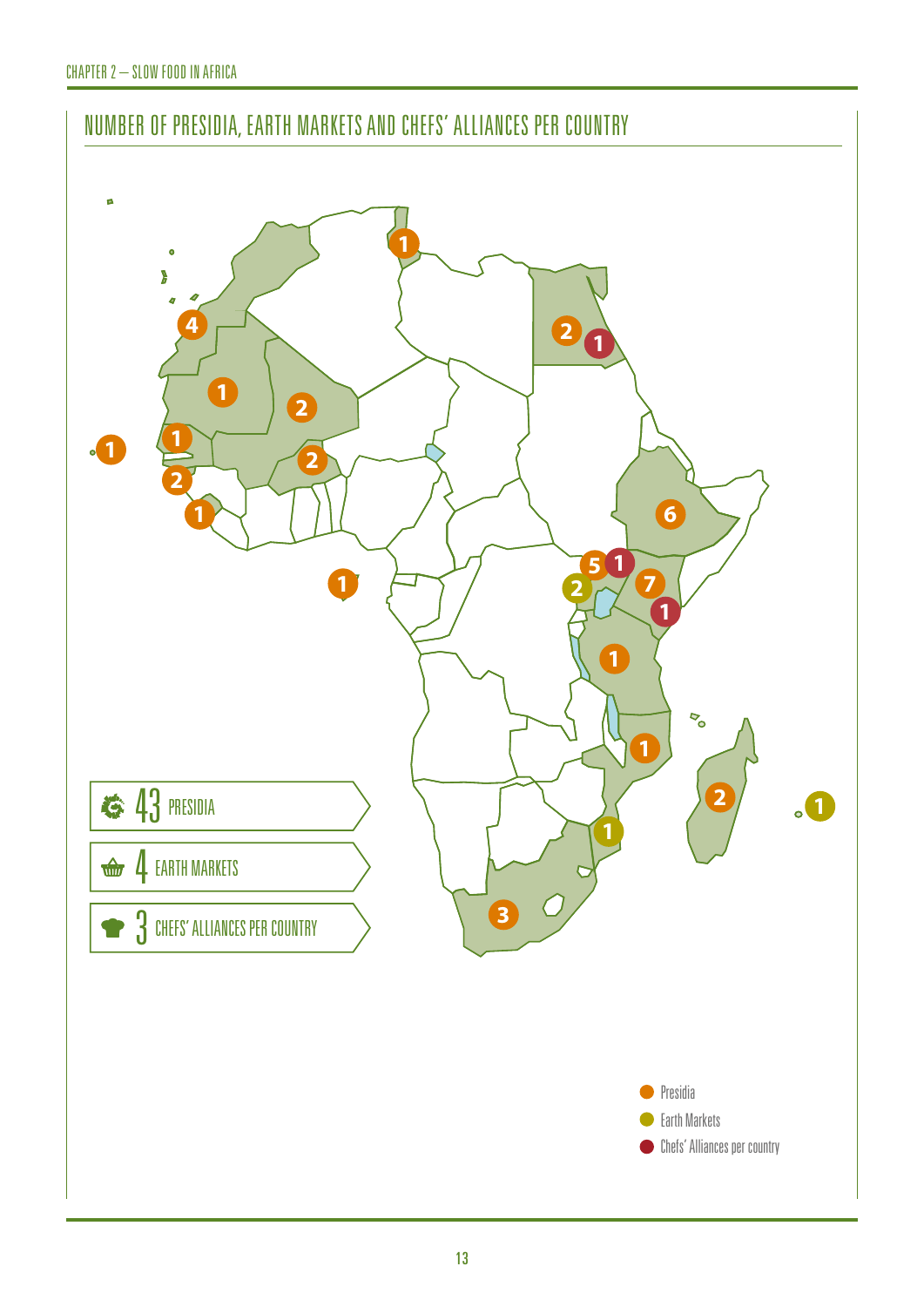## **THE GARDENS**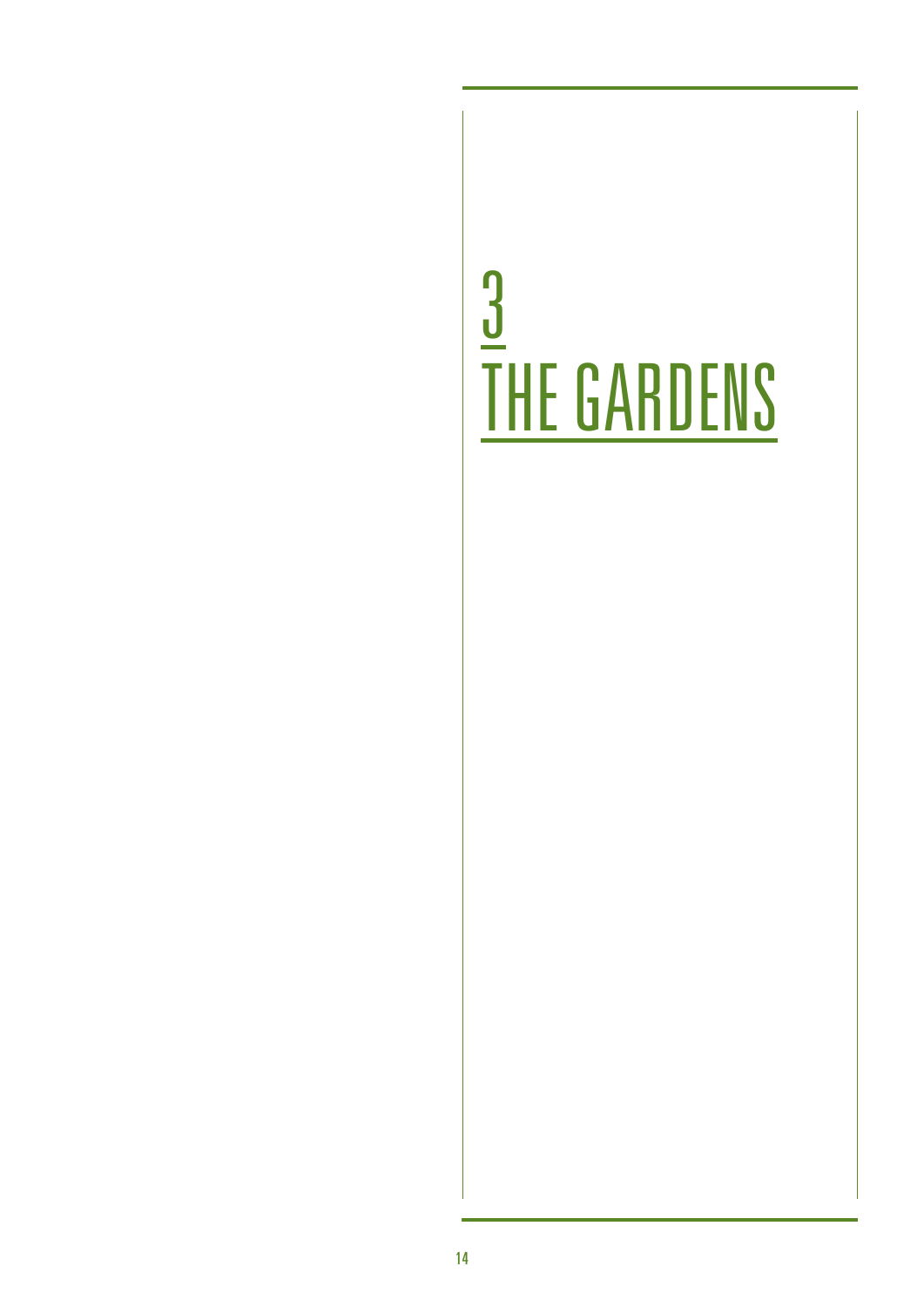# The Gardens Network

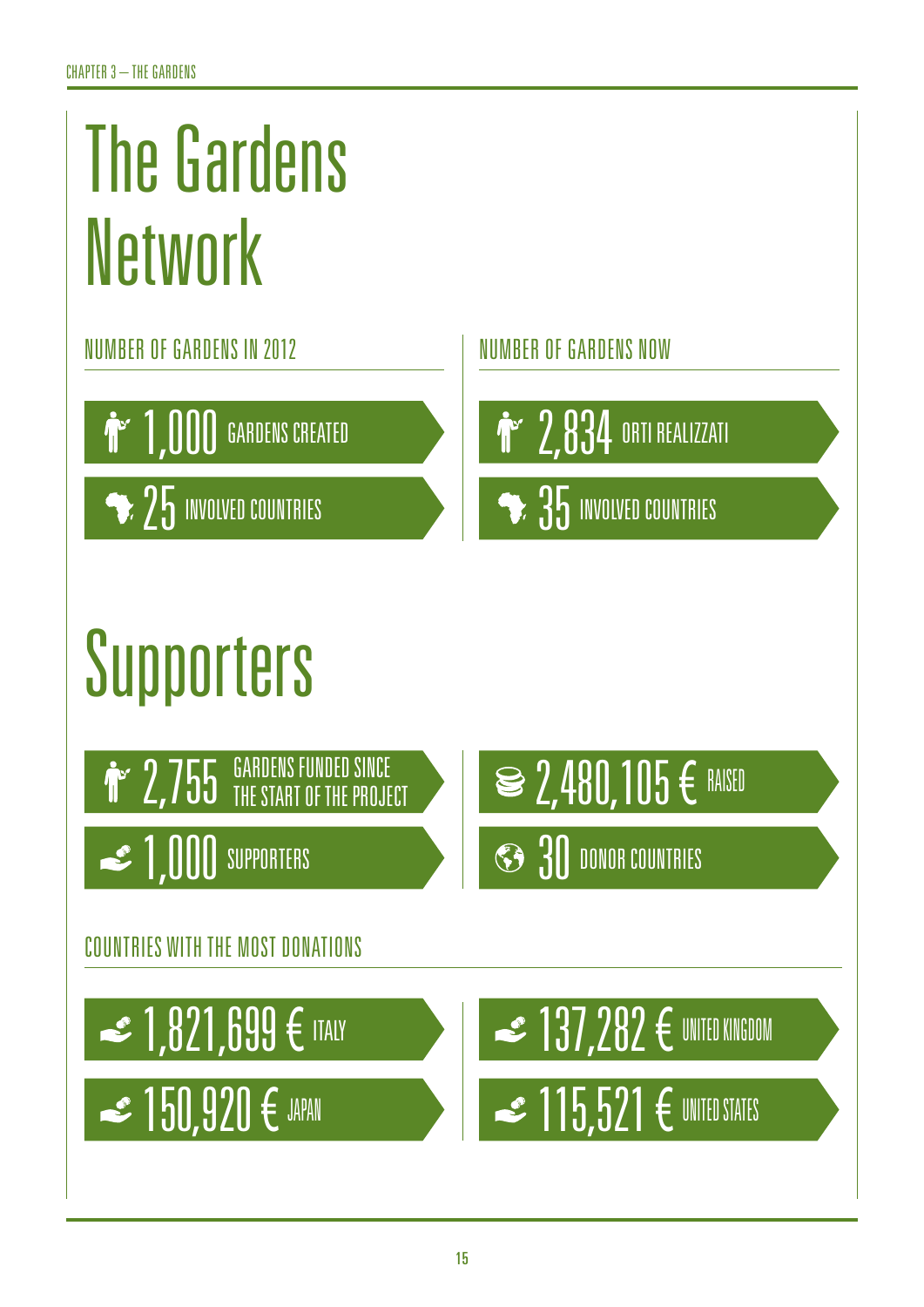### DONATIONS BY COUNTRY

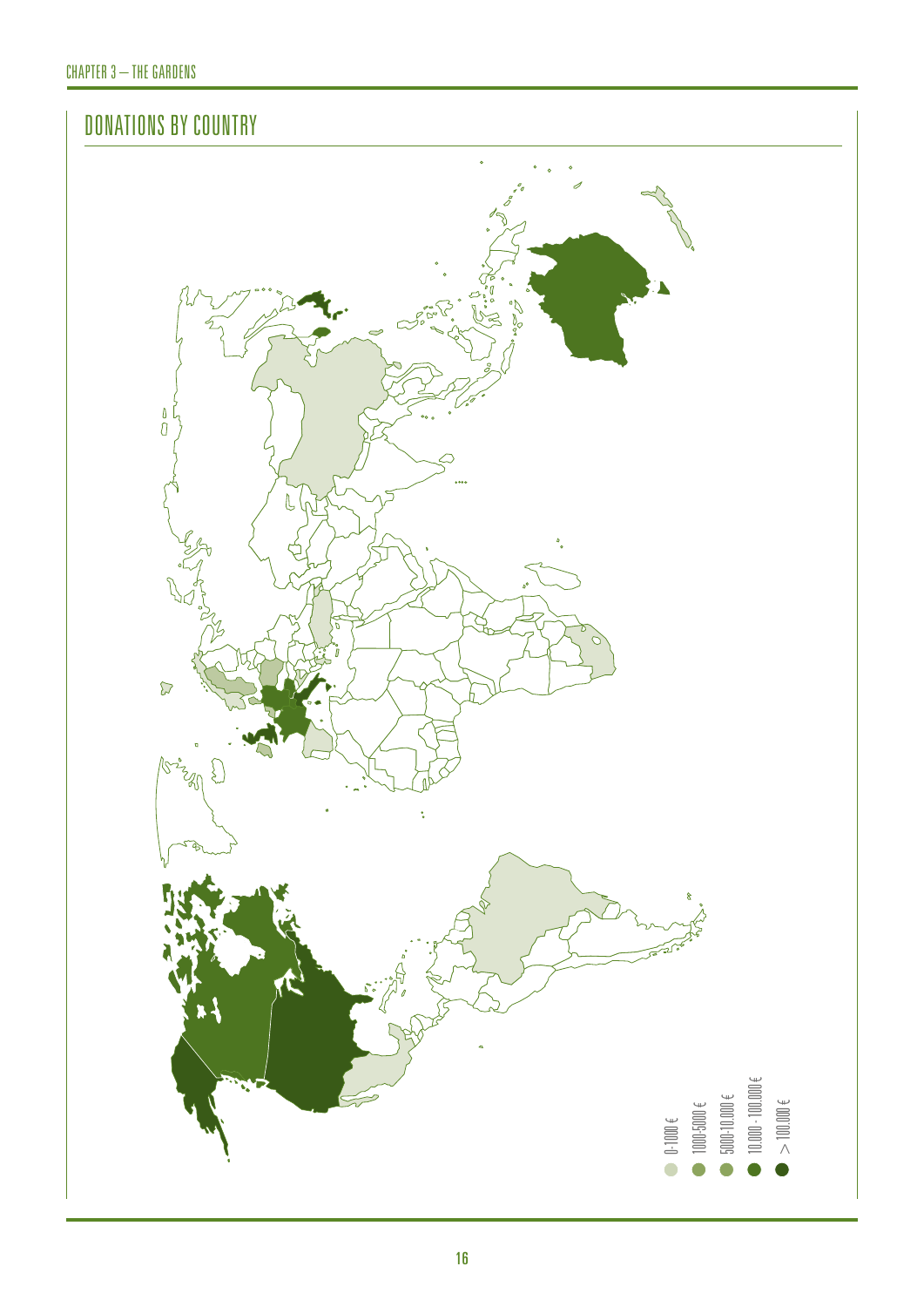## Analysis of the Impact of the Gardens Project

In summer 2016 work began to evaluate the environmental, social and economic sustainability of the project. In collaboration with the University of Turin, a questionnaire was designed, with 58 questions on various aspects linked to the gardens, such as the type of produce grown, how the produce is used (preserves, etc.), the number of people involved and the type of work carried out. During the initial phase, 83 gardens were analyzed, 44 community gardens and 39 school gardens, in seven countries (Kenya, Rwanda, Tanzania, Burkina Faso, Uganda, Ghana and Madagascar).

The results will be presented in 2018 and made available online.

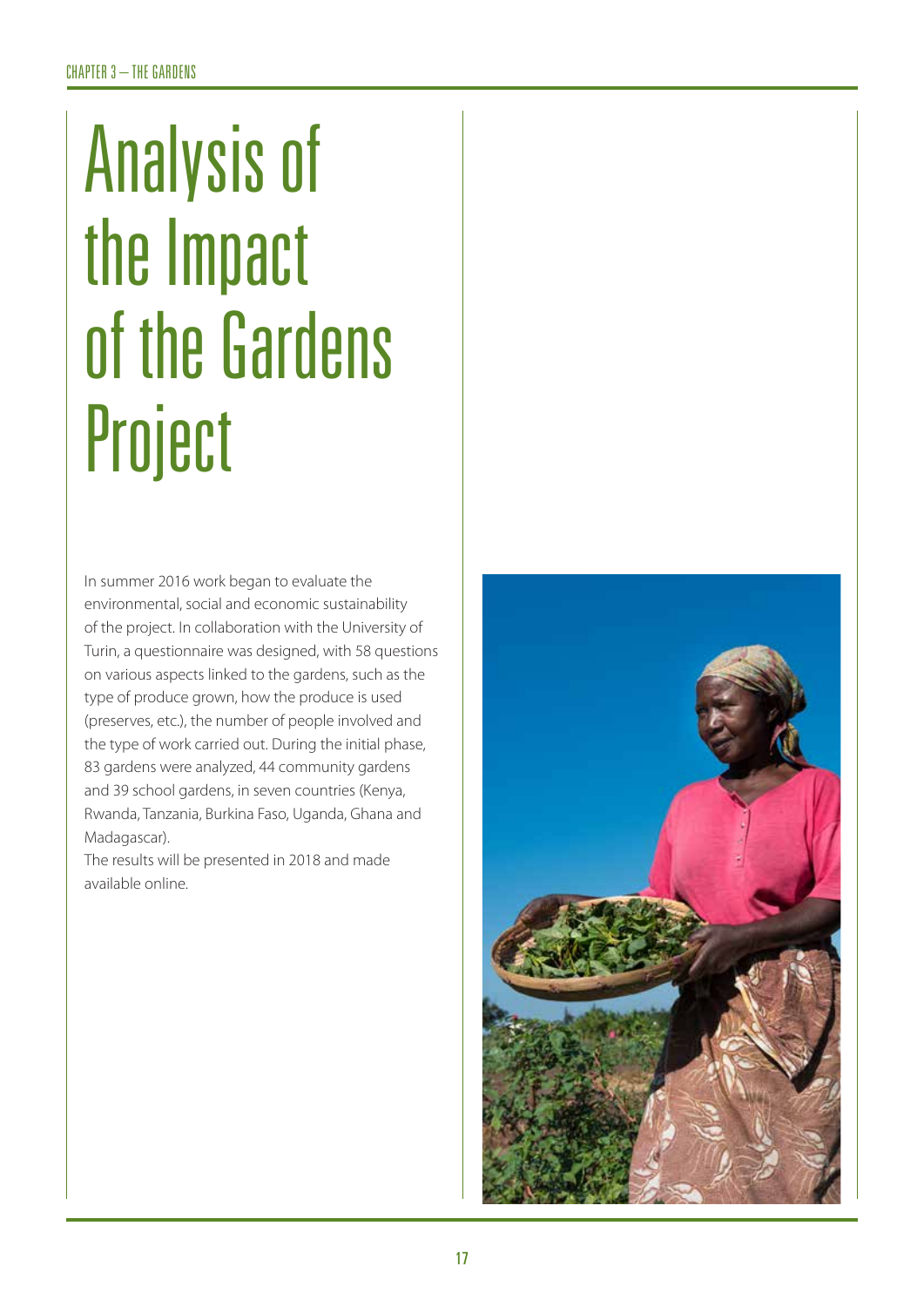## **EXPERIENCES**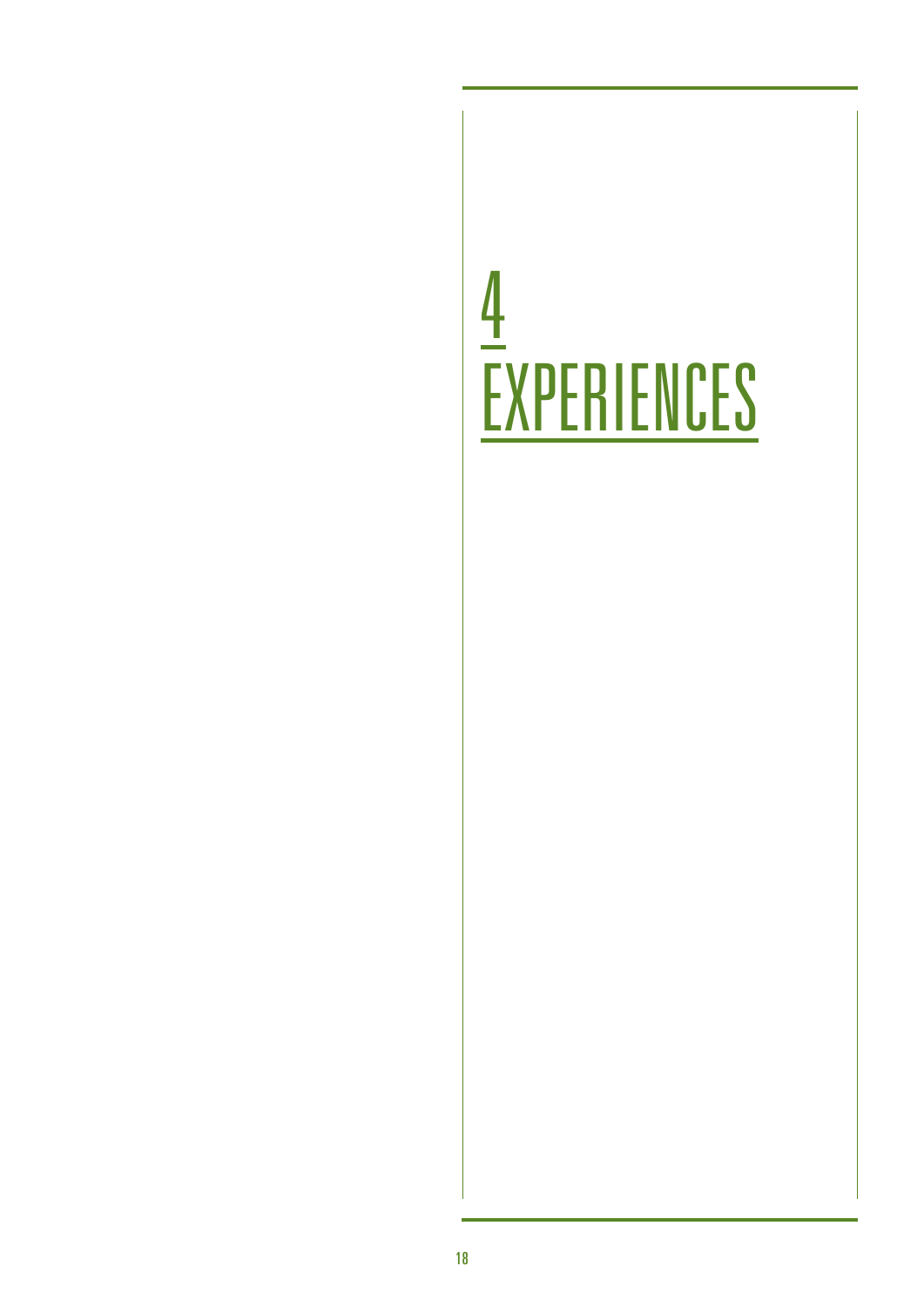e are convinced that the real strength of Slow Food lies in the interweaving between the local and international. This is why, since the start of the project, our convivium has been working to make its contribution to Africa, one of the parts of the world suffering the most from the injustices of the food system. The greatest satisfaction has been seeing how much passion the Trieste schools that participate in the Orto in Condotta school gardens project have put into raising funds to create new gardens in Africa thanks to their end-of-year markets where they sell the produce from their own gardens. Food gardens generating more food gardens is the most beautiful message that we want to share.

#### **Andrea Gobet**

*Coordinator of the Orti in Condotta network of gardens in Trieste*



y story with Slow Food began in 2010 when I supported the application of two small-scale producers, working to safeguard biodiversity in their village in Madagascar, to attend Terra Madre Salone del Gusto. When I found out that both of their applications had been accepted I was very surprised. I wondered why Slow Food wanted to give space to these two smallscale farmers from a tiny, remote village in the heart of my country. The surprise was even greater when we got to Turin and saw that there were thousands of other local and indigenous small-scale producers from different countries, wearing their traditional dress, all gathered together to talk together about the same thing: how to defend their land, their gastronomic heritage, their food biodiversity, their ancestral knowledge… In Madagascar over 80% of the country's population lives in rural areas and for more than 90%, agriculture represents their main source of income. But despite this, food-producing families are often vulnerable and subjected to the influence of ill-judged government policies and the phenomenon of land grabbing by foreign companies. Thanks to the Gardens in Africa project, these small-scale farmers have started to join together and create a network of women, men, teachers, farmers, cooks and experts of all kinds, a network that is fighting to protect its heritage.

#### **Heritiana Andramalala**

*Coordinator of the Gardens project, Madagascar*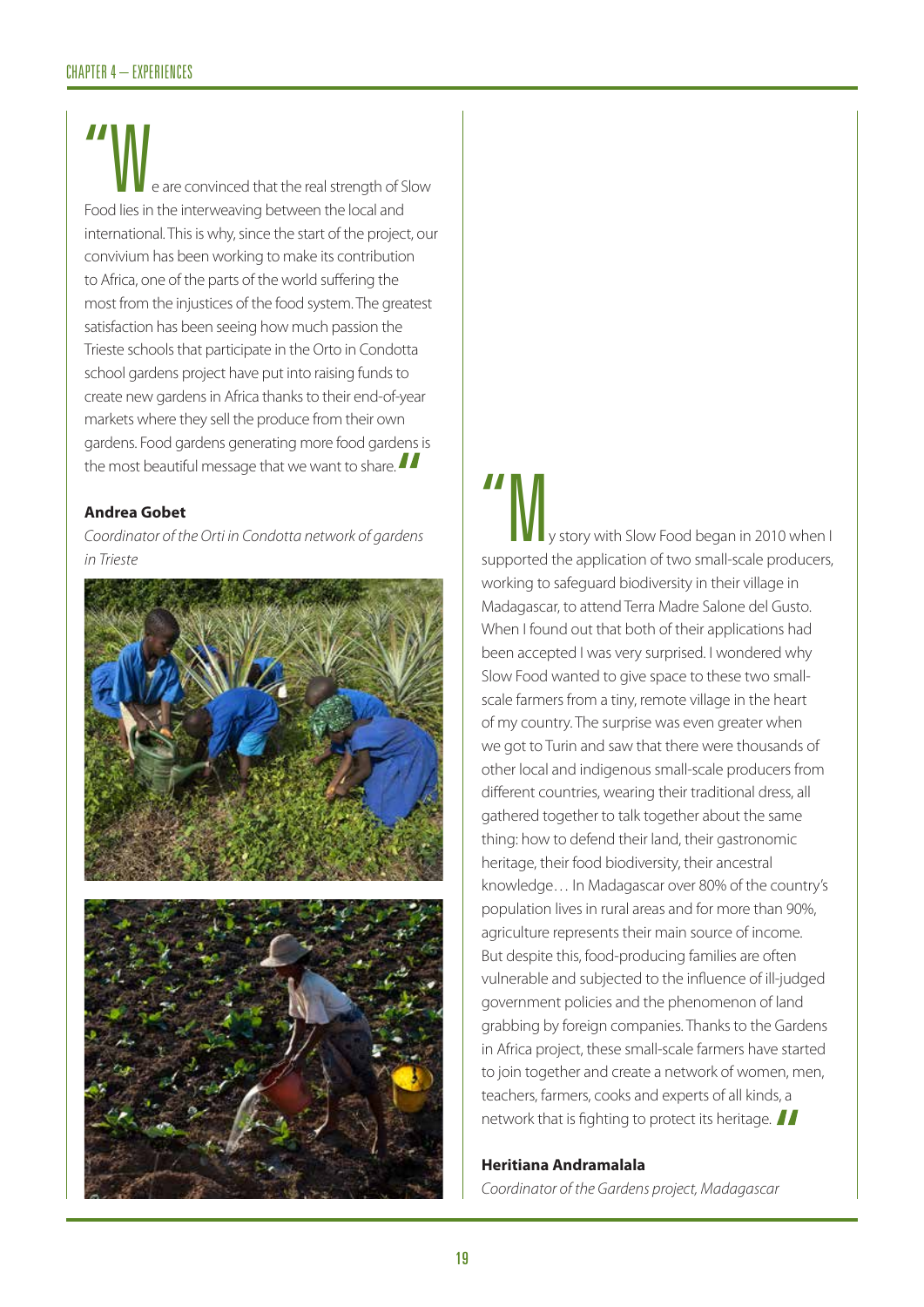II So many people have been telling us about poverty eradication but no one had given us this opportunity to sell our products directly to consumers. It has always been the middlemen buying my products at a very cheap price just because I did not have an option, but now I can sell them at a better price and the customers get them at a cheaper price. Thanks to Slow Food now I can even manage to take my kid back to school and now I am farming with a lot of hope."

#### **Kakayi Sylivia**

*Matooke banana producer, Manafwa Earth Market, Uganda*





II<br>Since the introduction of Slow Food in Limpopo, local people have started to take the matter of producing food into their own hands, and the network is increasing day by day with many people involved. Slow Food also gave value to Baleni salt by making it a Presidium, thus helping over 26 women involved in the project to continue harvesting salt using traditional knowledge, which we know is a sustainable method."

**Themba Austin Chauke** *Coordinator of the Baleni Salt Presidium, South Africa*